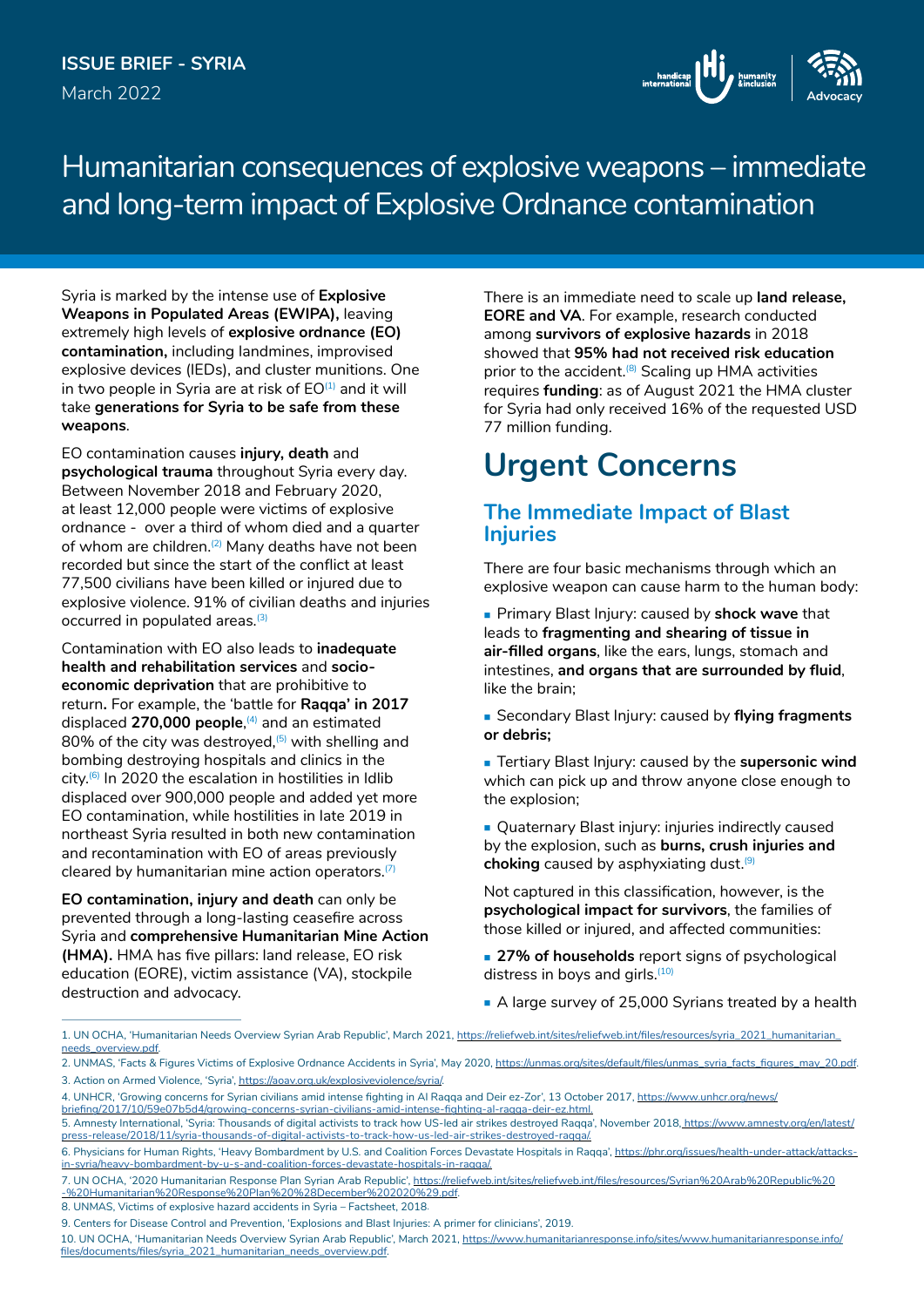### **Testimony from someone who suffered as a result of mine contamination, and was supported by humanitarian organisations**

*"We saw that more and more people were going back to Raqqa so we decided it was time to go home too.* 

*At the time, I didn't know how contaminated our neighbourhood was. But when we came back to our neighbourhood, we found our house completely destroyed, like thirty other ones.* 

*There were no more walls or a roof so we set up a small camping site in our old courtyard, in which we could live for the time being. On that day, my kids were playing around the courtyard and all of a sudden, a mine exploded in the ground. Two of my sons, Ali (5 years old) and Omar (2 years old), died instantly. Rafif (3 years old) was severely injured.* 

*We were brought to the Trauma Stabilization Point (TSP) in Raqqa and then to the hospital outside of the city. Doctors immediately operated, Rafif underwent five surgeries in the same week. Every day at the hospital, we see between 50 and 60 new people, injured by mines and IEDs, being brought to the hospital.* 

*People want to go back home, because where do you want them to live? Usually, when they return, their house is completely destroyed so they just arrange one of the rooms as they can and sleep in it. But everything is booby-trapped. I know so many people to whom it happened. It's the same story, over and over. The same thing happened to our neighbours."*

NGO in Syria showed that just **over half** of those treated had been injured by explosive weapons, and f**our out of five** of these survivors expressed high signs of **psychological distress**. (11)

**Three-quarters** of people with mental health conditions receive no treatment at all, and the COVID-19 pandemic is further aggravating the situation.<sup>(12)</sup>

# **Long-term Humanitarian Consequences of Explosive Weapons and EO Contamination**

 Widespread EO **contamination** is the result of **intense use of explosive weapons in populated areas**  in Syria, **including repeated use of landmines, cluster munitions and other banned weapons**. (13)

**Improvised Explosive Devices, including booby traps and improvised landmines are particularly unpredictable** and difficult to detect, consequently increasing the threat they pose to civilians.

■ In 2020, there were on average 76 explosive **incidents** per day.<sup>(14)</sup>

 While all population groups are at risk**, children especially boys -, agricultural workers and displaced persons** are particularly vulnerable to being injured or killed by EO. Nearly a quarter of victims of EO accidents are children, with **four out of ten child**  victims dying as a result of their fatalities. $(15)$ 

 **Two-thirds of EO accidents survivors** have lifechanging injuries, including the amputation of a limb.<sup>(16)</sup> The use of EWIPA also has a devastating effect on people's living environment, and their access to services:

– **A third of schools and houses** have been **damaged or destroyed** and **nearly half of health facilities are**  not fully functional due to hostilities;<sup>(17)</sup>

– **Aleppo** has the highest number of damaged or destroyed infrastructure, followed by **Eastern Ghouta**, **Homs** and **Raqqa, while Hama** has both the highest number and density of destroyed infrastructure.<sup>(18)</sup> All locations experienced heavy aerial bombardment, leaving **roads, housing, schools, health centres, and water and sanitation systems** either destroyed or rendered non-functional;

– At least **50% of Syria's sewage systems were rendered non-functional** by hostilities, exposing Syrian people in those areas to significant health  $risks$ ; $(19)$ 

Lost access to productive land for livelihoods and settlement **reinforces poverty, further destabilises communities and undermines opportunities for recovery**.

# **Minimum Prerequisites for Safe and Dignified Return**

 **Humanitarian actors cannot ensure that the conditions for safe and dignified return for IDPs and refugees are met** unless they have full and unfettered access to locations contaminated by EO.

Technical **explosive hazards surveys** are required **to** 

<sup>11.</sup> Humanity & Inclusion, 'The Waiting List', 2019, [https://humanity-inclusion.org.uk/sn\\_uploads/document/the-waiting-list-report-Humanity-Inclusion-2019.pdf](https://humanity-inclusion.org.uk/sn_uploads/document/the-waiting-list-report-Humanity-Inclusion-2019.pdf). 12. WHO, 'Syria: WHO-supported mobile teams deliver mental health care in Syria', 14 October 2020, [https://www.who.int/news-room/feature-stories/detail/syria](https://www.who.int/news-room/feature-stories/detail/syria-who-supported-mobile-teams-deliver-mental-health-care-in-syria)[who-supported-mobile-teams-deliver-mental-health-care-in-syriasyria-who-supported-mobile-teams-deliver-mental-health-care-in-syria](https://www.who.int/news-room/feature-stories/detail/syria-who-supported-mobile-teams-deliver-mental-health-care-in-syria).

<sup>13.</sup> Mine Action Review, 'Clearing Cluster Munition Remnants', 2019, [http://www.mineactionreview.org/assets/downloads/Syria\\_Clearing\\_Cluster\\_Munition\\_](http://www.mineactionreview.org/assets/downloads/Syria_Clearing_Cluster_Munition_Remnants_2019.pdf) [Remnants\\_2019.pdf](http://www.mineactionreview.org/assets/downloads/Syria_Clearing_Cluster_Munition_Remnants_2019.pdf).

<sup>14, 15, 16.</sup> UN OCHA, 'Humanitarian Needs Overview Syrian Arab Republic', March 2021.

<sup>17.</sup> UNICEF, 'After almost ten years of war in Syria, more than half of children continue to be deprived of education' 24 January 2021, [https://www.unicef.org/press](https://www.unicef.org/press-releases/after-almost-ten-years-war-syria-more-half-children-continue-be-deprived-education)[releases/after-almost-ten-years-war-syria-more-half-children-continue-be-deprived-education](https://www.unicef.org/press-releases/after-almost-ten-years-war-syria-more-half-children-continue-be-deprived-education) ; World Bank, 'The Visible Impacts of the Syrian War May Only be the Tip of the Iceberg',10 July 2017, [https://www.worldbank.org/en/news/press-release/2017/07/18/the-visible-impacts-of-the-syrian-war-may-only-be-the-tip](https://www.worldbank.org/en/news/press-release/2017/07/18/the-visible-impacts-of-the-syrian-war-may)[of-the-iceberg](https://www.worldbank.org/en/news/press-release/2017/07/18/the-visible-impacts-of-the-syrian-war-may) ; WHO, HeRAMS Bi-Annual Report - Public Hospitals in the Syrian Arab Republic, January - June 2020, [https://applications.emro.who.int/docs/syr/](https://applications.emro.who.int/docs/syr/EMRLIBSYR257E-eng.pdf?ua=1) <u>[EMRLIBSYR257E-eng.pdf?ua=1](https://applications.emro.who.int/docs/syr/EMRLIBSYR257E-eng.pdf?ua=1)</u>.<br>18. REACH, 'Syrian Cities Damage Atlas', 2019, <u>[https://reliefweb.int/sites/reliefweb.int/files/resources/reach\\_thematic\\_assessment\\_syrian\\_cities\\_damage\\_atlas\\_](https://reliefweb.int/sites/reliefweb.int/files/resources/reach_thematic_assessment_syrian_cities_damage_atlas_march_2019_reduced_file_size_1.pdf)</u>

[march\\_2019\\_reduced\\_file\\_size\\_1.pdf](https://reliefweb.int/sites/reliefweb.int/files/resources/reach_thematic_assessment_syrian_cities_damage_atlas_march_2019_reduced_file_size_1.pdf).

<sup>19.</sup> UN OCHA, 'Humanitarian Needs Overview Syrian Arab Republic', 2019, [https://hno-syria.org/.](https://hno-syria.org/)[syria-who-supported-mobile-teams-deliver-mental-health-care-in](https://www.who.int/news-room/feature-stories/detail/syria-who-supported-mobile-teams-deliver-mental-health-care-in-syria)[syria.](https://www.who.int/news-room/feature-stories/detail/syria-who-supported-mobile-teams-deliver-mental-health-care-in-syria)